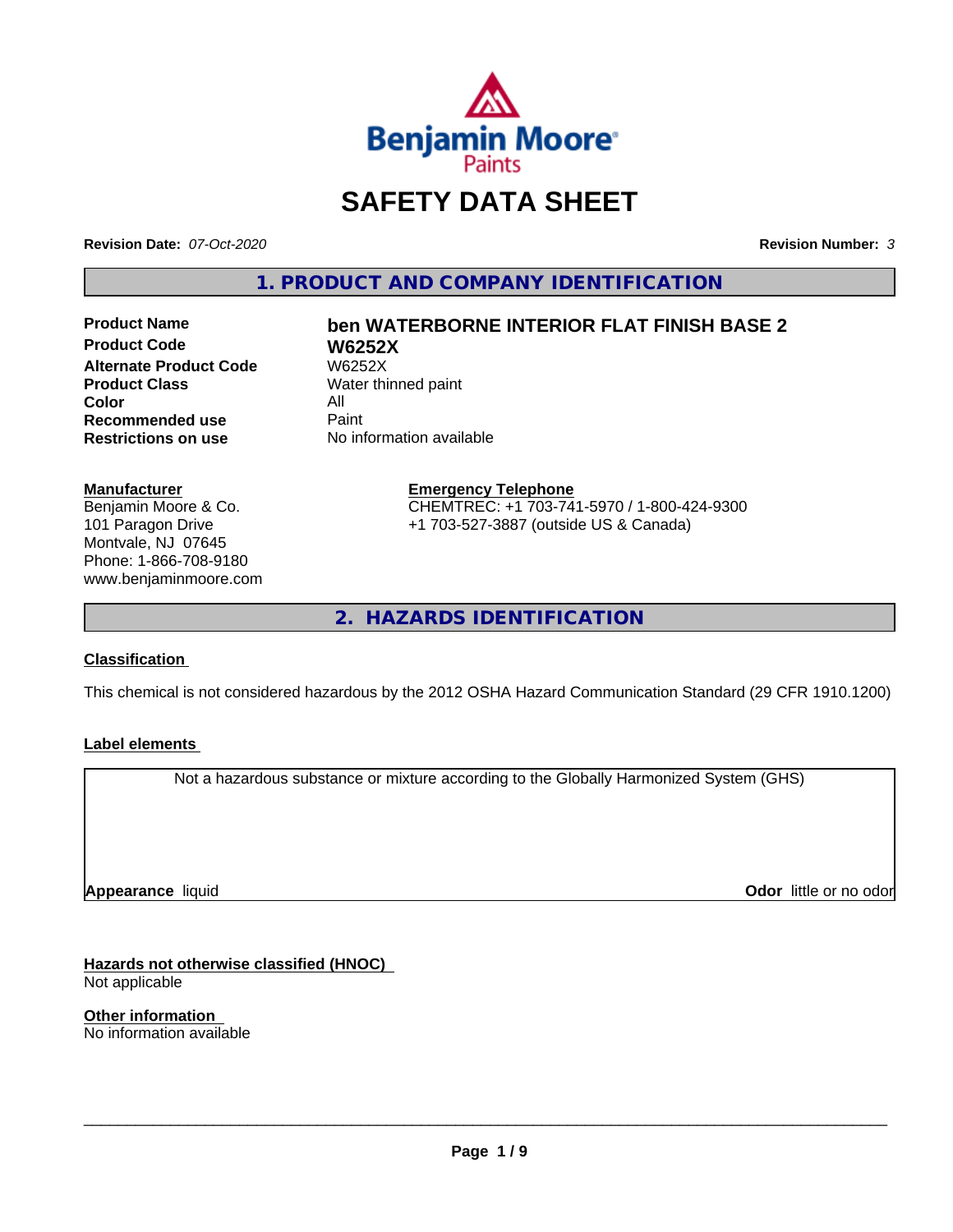**WARNING:** This product contains isothiazolinone compounds at levels of <0.1%. These substances are biocides commonly found in most paints and a variety of personal care products as a preservative. Certain individuals may be sensitive or allergic to these substances, even at low levels.

### **3. COMPOSITION INFORMATION ON COMPONENTS**

| <b>Chemical name</b> | <b>CAS No.</b> | Weight-%  |
|----------------------|----------------|-----------|
| Nepheline svenite    | 37244-96-5     | $15 - 20$ |
| Titanium dioxide     | 13463-67-7     | $5 - 10$  |
| Kaolin               | 1332-58-7      | - 5       |
| _imestone            | 1317-65-3      | - 5       |

|                                                  | 4. FIRST AID MEASURES                                                                                    |
|--------------------------------------------------|----------------------------------------------------------------------------------------------------------|
| <b>General Advice</b>                            | No hazards which require special first aid measures.                                                     |
| <b>Eye Contact</b>                               | Rinse thoroughly with plenty of water for at least 15 minutes and consult a<br>physician.                |
| <b>Skin Contact</b>                              | Wash off immediately with soap and plenty of water while removing all<br>contaminated clothes and shoes. |
| <b>Inhalation</b>                                | Move to fresh air. If symptoms persist, call a physician.                                                |
| Ingestion                                        | Clean mouth with water and afterwards drink plenty of water. Consult a physician<br>if necessary.        |
| <b>Most Important</b><br><b>Symptoms/Effects</b> | None known.                                                                                              |
| <b>Notes To Physician</b>                        | Treat symptomatically.                                                                                   |

**5. FIRE-FIGHTING MEASURES**

| <b>Suitable Extinguishing Media</b>                             | Use extinguishing measures that are appropriate to local<br>circumstances and the surrounding environment.                                   |
|-----------------------------------------------------------------|----------------------------------------------------------------------------------------------------------------------------------------------|
| Protective equipment and precautions for firefighters           | As in any fire, wear self-contained breathing apparatus<br>pressure-demand, MSHA/NIOSH (approved or equivalent)<br>and full protective gear. |
| <b>Specific Hazards Arising From The Chemical</b>               | Closed containers may rupture if exposed to fire or<br>extreme heat.                                                                         |
| Sensitivity to mechanical impact                                | No.                                                                                                                                          |
| Sensitivity to static discharge                                 | No                                                                                                                                           |
| <b>Flash Point Data</b><br>Flash point (°F)<br>Flash Point (°C) | Not applicable<br>Not applicable                                                                                                             |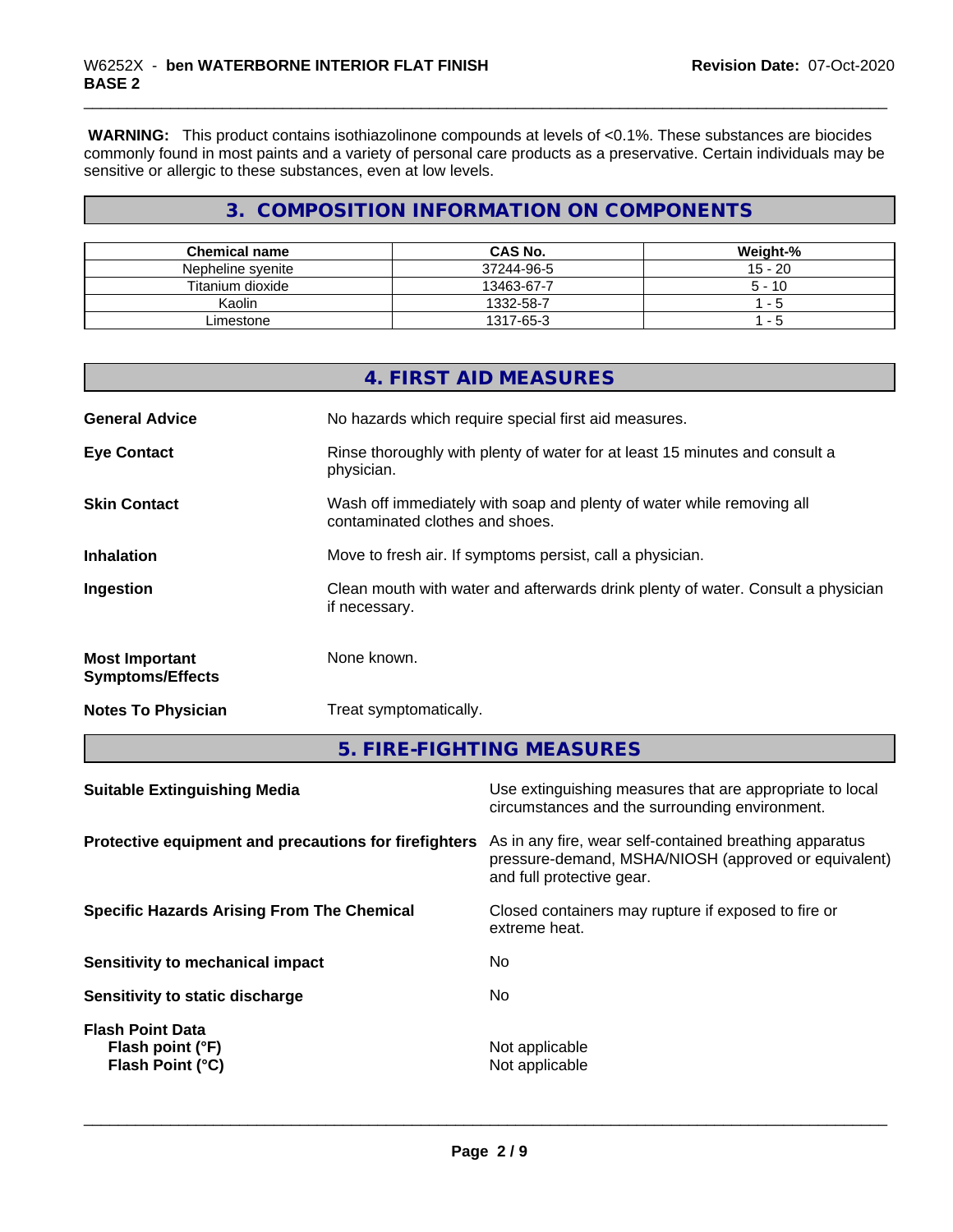| <b>Method</b>                                                          |                        | Not applicable                   |                                |
|------------------------------------------------------------------------|------------------------|----------------------------------|--------------------------------|
| <b>Flammability Limits In Air</b>                                      |                        |                                  |                                |
| Lower flammability limit:<br><b>Upper flammability limit:</b>          |                        | Not applicable<br>Not applicable |                                |
| <b>NFPA</b><br>Health: 1                                               | <b>Flammability: 0</b> | <b>Instability: 0</b>            | <b>Special: Not Applicable</b> |
| <b>NFPA Legend</b><br>$\sim$ $\sim$ $\sim$ $\sim$ $\sim$ $\sim$ $\sim$ |                        |                                  |                                |

- 0 Not Hazardous
- 1 Slightly
- 2 Moderate
- 3 High
- 4 Severe

*The ratings assigned are only suggested ratings, the contractor/employer has ultimate responsibilities for NFPA ratings where this system is used.*

*Additional information regarding the NFPA rating system is available from the National Fire Protection Agency (NFPA) at www.nfpa.org.*

### **6. ACCIDENTAL RELEASE MEASURES**

| <b>Personal Precautions</b>      | Avoid contact with skin, eyes and clothing. Ensure adequate ventilation.                                                                                                         |
|----------------------------------|----------------------------------------------------------------------------------------------------------------------------------------------------------------------------------|
| <b>Other Information</b>         | Prevent further leakage or spillage if safe to do so.                                                                                                                            |
| <b>Environmental precautions</b> | See Section 12 for additional Ecological Information.                                                                                                                            |
| <b>Methods for Cleaning Up</b>   | Soak up with inert absorbent material. Sweep up and shovel into suitable<br>containers for disposal.                                                                             |
|                                  | 7. HANDLING AND STORAGE                                                                                                                                                          |
| Handling                         | Avoid contact with skin, eyes and clothing. Avoid breathing vapors, spray mists or<br>sanding dust. In case of insufficient ventilation, wear suitable respiratory<br>equipment. |
| <b>Storage</b>                   | Keep container tightly closed. Keep out of the reach of children.                                                                                                                |
| <b>Incompatible Materials</b>    | No information available                                                                                                                                                         |
|                                  |                                                                                                                                                                                  |

### **8. EXPOSURE CONTROLS/PERSONAL PROTECTION**

#### **Exposure Limits**

| <b>Chemical name</b> | <b>ACGIH TLV</b>                           | <b>OSHA PEL</b>            |
|----------------------|--------------------------------------------|----------------------------|
| Titanium dioxide     | TWA: $10 \text{ mg/m}^3$                   | $15 \text{ mg/m}^3$ - TWA  |
| Kaolin               | TWA: $2 \text{ mg/m}^3$ particulate matter | 15 mg/m $3$ - TWA          |
|                      | containing no asbestos and <1%             | $5 \text{ mg/m}^3$ - TWA   |
|                      | crystalline silica, respirable particulate |                            |
|                      | matter                                     |                            |
| Limestone            | N/E                                        | 15 mg/m <sup>3</sup> - TWA |
|                      |                                            | $5 \text{ ma/m}^3$ - TWA   |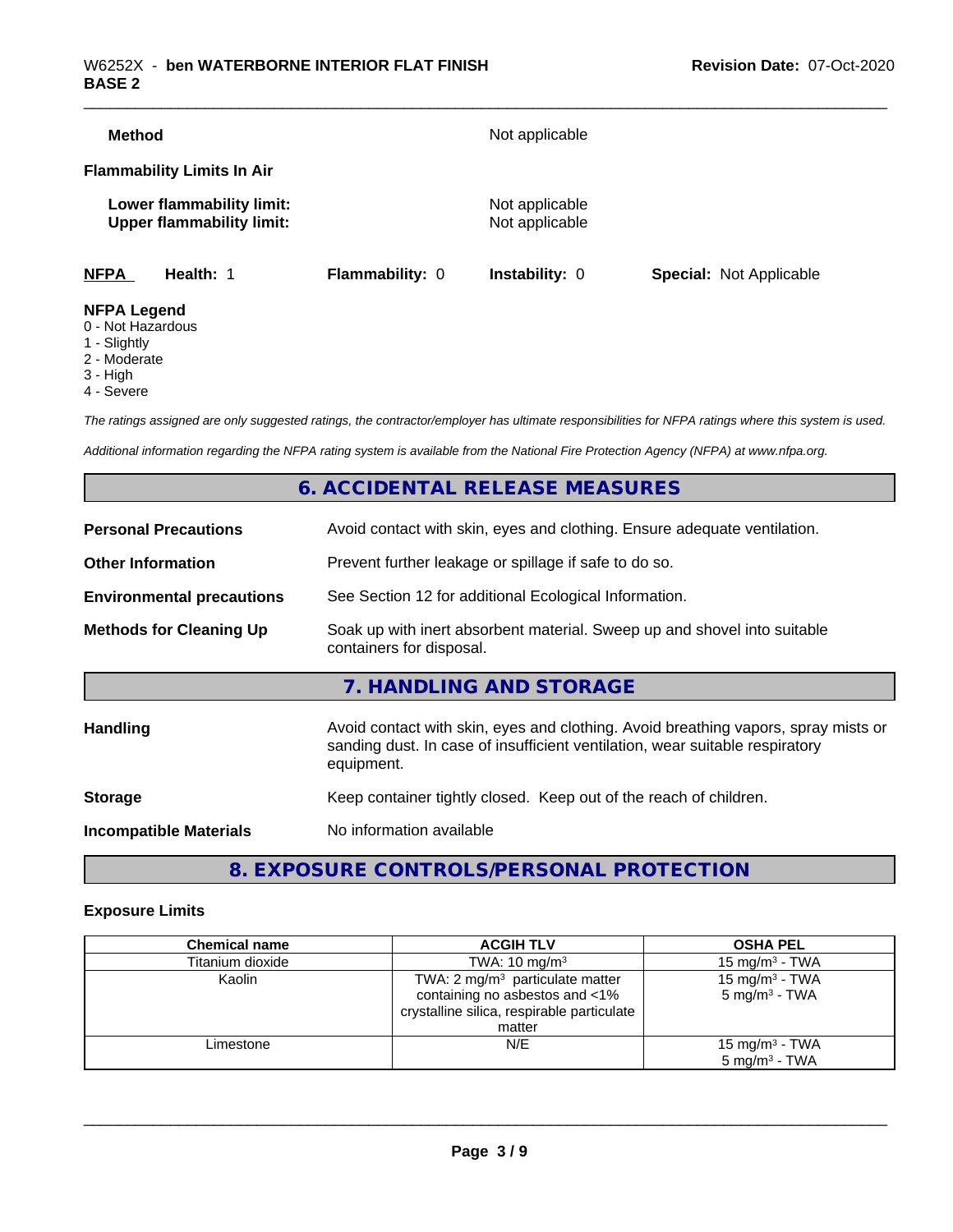#### **Legend**

ACGIH - American Conference of Governmental Industrial Hygienists Exposure Limits OSHA - Occupational Safety & Health Administration Exposure Limits N/E - Not Established

| <b>Engineering Measures</b>          | Ensure adequate ventilation, especially in confined areas.                                                                          |
|--------------------------------------|-------------------------------------------------------------------------------------------------------------------------------------|
| <b>Personal Protective Equipment</b> |                                                                                                                                     |
| <b>Eye/Face Protection</b>           | Safety glasses with side-shields.                                                                                                   |
| <b>Skin Protection</b>               | Protective gloves and impervious clothing.                                                                                          |
| <b>Respiratory Protection</b>        | In case of insufficient ventilation wear suitable respiratory equipment.                                                            |
| <b>Hygiene Measures</b>              | Avoid contact with skin, eyes and clothing. Remove and wash contaminated<br>clothing before re-use. Wash thoroughly after handling. |

#### **9. PHYSICAL AND CHEMICAL PROPERTIES**

**Appearance** liquid **Odor** little or no odor **Odor Threshold No information available No information available Density (lbs/gal)** 11.1 - 11.5 **Specific Gravity** 1.33 - 1.38 **pH pH**  $\blacksquare$ **Viscosity (cps)** No information available **Solubility(ies)** No information available **Water solubility** No information available **Evaporation Rate No information available No information available Vapor pressure** No information available **No information available Vapor density**<br> **We Solids**<br>
We Solids
2019<br>
Me Solids
2019 Wt. % Solids **Vol. % Solids** 30 - 40 **Wt. % Volatiles** 40 - 50<br> **Vol. % Volatiles** 60 - 70 **Vol. % Volatiles VOC Regulatory Limit (g/L)** 0 **Boiling Point (°F)** 212 **Boiling Point (°C)** 100 **Freezing point (°F)** 32 **Freezing Point (°C)** 0 **Flash point (°F)**<br> **Flash Point (°C)**<br> **Flash Point (°C)**<br> **Not** applicable<br>
Not applicable **Flash Point (°C)**<br>Method **Flammability (solid, gas)**<br> **Upper flammability limit:**<br>
Upper flammability limit:<br>
Not applicable **Upper flammability limit:**<br> **Lower flammability limit:**<br>
Not applicable<br>
Not applicable **Lower flammability limit: Autoignition Temperature (°F)** No information available **Autoignition Temperature (°C)** No information available **Decomposition Temperature (°F)** No information available **Decomposition Temperature (°C)** No information available **Partition coefficient** No information available

**Not applicable** 

### **10. STABILITY AND REACTIVITY**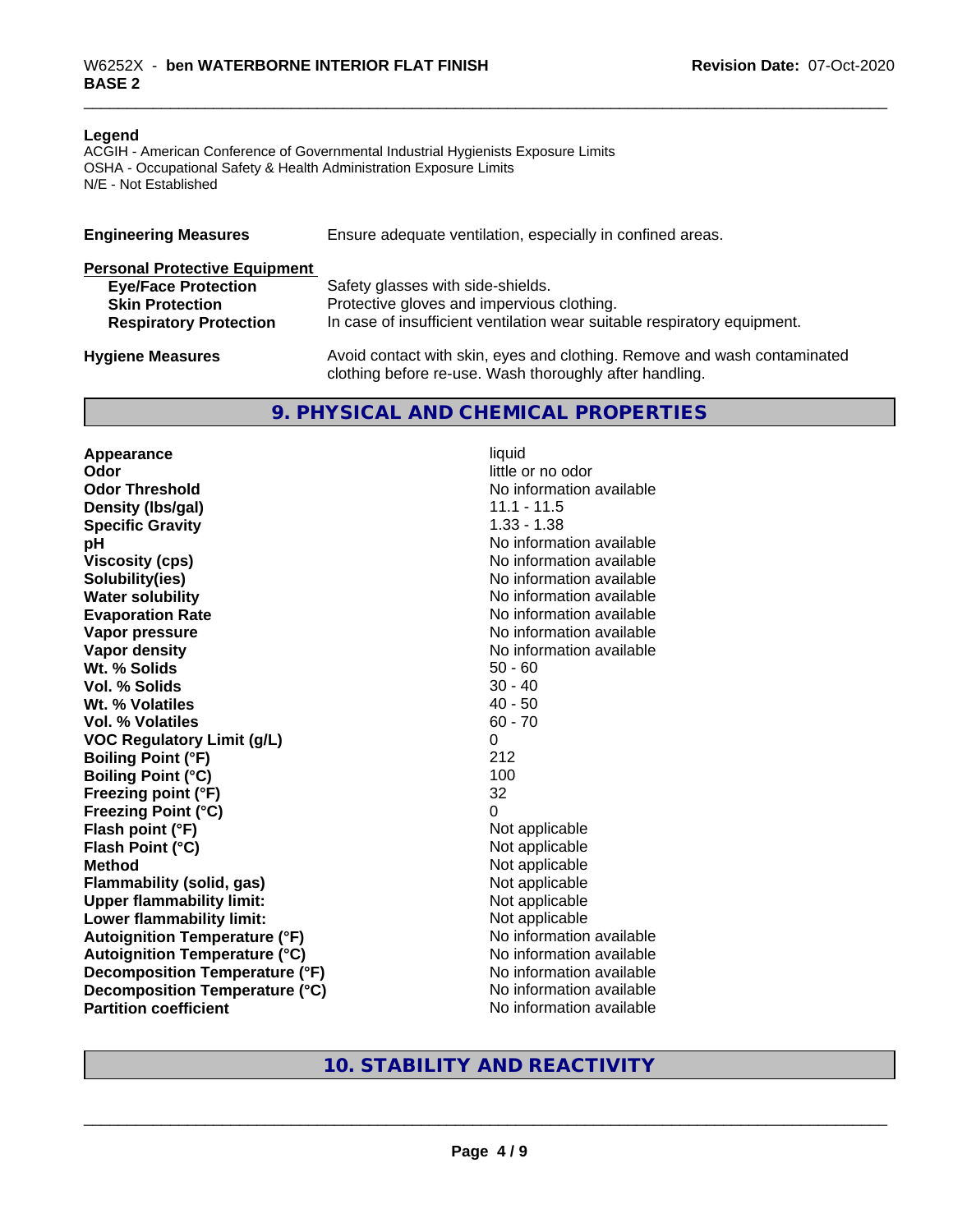| <b>Reactivity</b>                         | Not Applicable                           |
|-------------------------------------------|------------------------------------------|
| <b>Chemical Stability</b>                 | Stable under normal conditions.          |
| <b>Conditions to avoid</b>                | Prevent from freezing.                   |
| <b>Incompatible Materials</b>             | No materials to be especially mentioned. |
| <b>Hazardous Decomposition Products</b>   | None under normal use.                   |
| <b>Possibility of hazardous reactions</b> | None under normal conditions of use.     |

### **11. TOXICOLOGICAL INFORMATION**

| <b>Product Information</b>                                   |                                                                                                                 |
|--------------------------------------------------------------|-----------------------------------------------------------------------------------------------------------------|
| Information on likely routes of exposure                     |                                                                                                                 |
| <b>Principal Routes of Exposure</b>                          | Eye contact, skin contact and inhalation.                                                                       |
| <b>Acute Toxicity</b>                                        |                                                                                                                 |
| <b>Product Information</b>                                   | No information available                                                                                        |
|                                                              | Symptoms related to the physical, chemical and toxicological characteristics                                    |
| <b>Symptoms</b>                                              | No information available                                                                                        |
|                                                              | Delayed and immediate effects as well as chronic effects from short and long-term exposure                      |
| Eye contact                                                  | May cause slight irritation.                                                                                    |
| <b>Skin contact</b>                                          | Substance may cause slight skin irritation. Prolonged or repeated contact may dry<br>skin and cause irritation. |
| <b>Inhalation</b>                                            | May cause irritation of respiratory tract.                                                                      |
| Ingestion                                                    | Ingestion may cause gastrointestinal irritation, nausea, vomiting and diarrhea.                                 |
| <b>Sensitization</b>                                         | No information available                                                                                        |
| <b>Neurological Effects</b>                                  | No information available.                                                                                       |
| <b>Mutagenic Effects</b>                                     | No information available.                                                                                       |
| <b>Reproductive Effects</b>                                  | No information available.                                                                                       |
| <b>Developmental Effects</b>                                 | No information available.                                                                                       |
| <b>Target organ effects</b><br><b>STOT - single exposure</b> | No information available.<br>No information available.                                                          |
| STOT - repeated exposure                                     | No information available.                                                                                       |
| Other adverse effects                                        | No information available.                                                                                       |
| <b>Aspiration Hazard</b>                                     | No information available                                                                                        |
| <b>Numerical measures of toxicity</b>                        |                                                                                                                 |
|                                                              | The following values are calculated based on chapter 3.1 of the GHS document                                    |
| <b>ATEmix (oral)</b>                                         | 121386 mg/kg                                                                                                    |
|                                                              |                                                                                                                 |

**Component Information**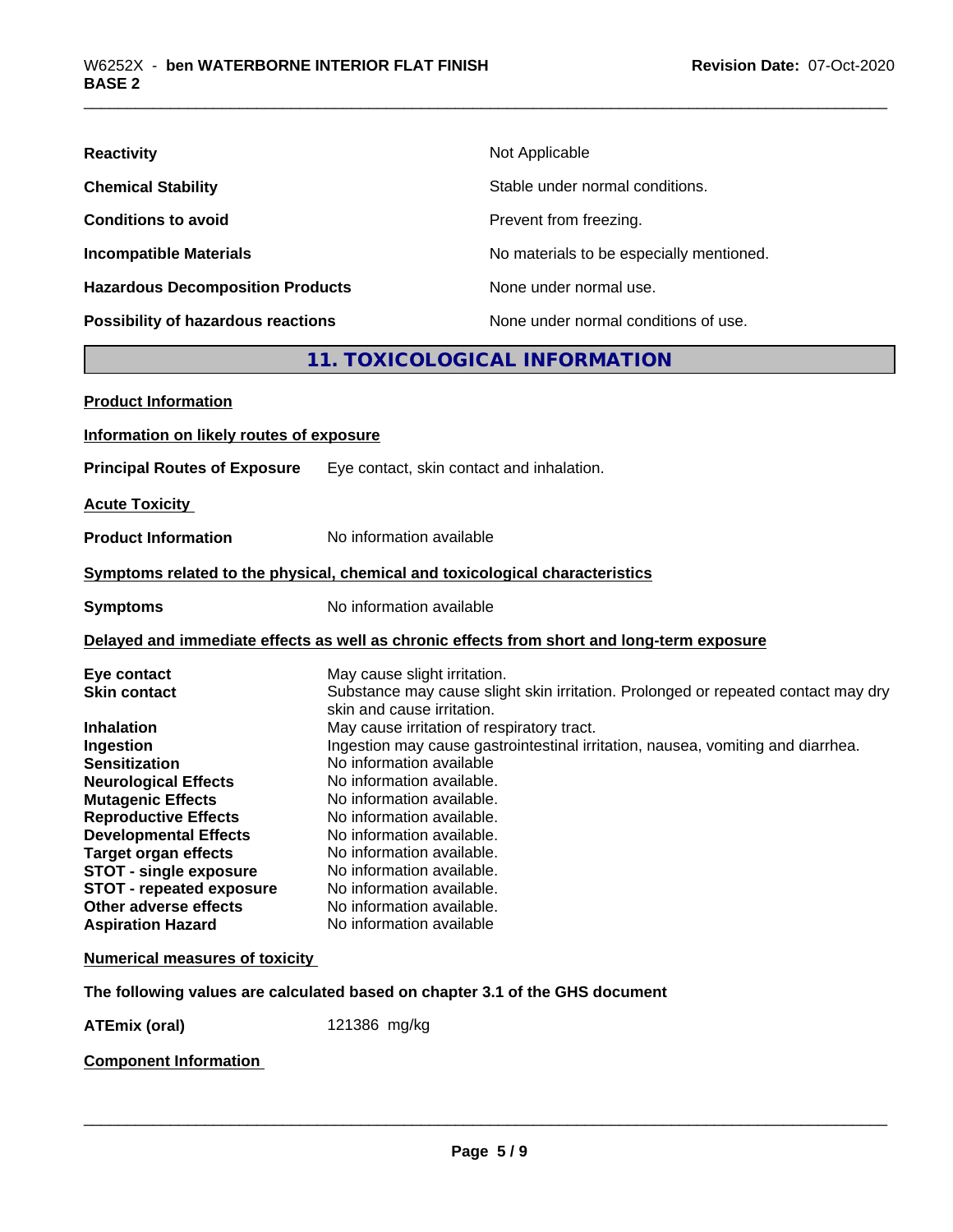| Chemical name    | Oral LD50                 | Dermal LD50          | Inhalation LC50 |
|------------------|---------------------------|----------------------|-----------------|
| Titanium dioxide | $\cdot$ 10000 mg/kg (Rat) |                      |                 |
| 13463-67-7       |                           |                      |                 |
| Kaolin           | $>$ 5000 mg/kg (Rat)      | $>$ 5000 mg/kg (Rat) |                 |
| 1332-58-7        |                           |                      |                 |

#### **Chronic Toxicity**

#### **Carcinogenicity**

*The information below indicateswhether each agency has listed any ingredient as a carcinogen:.*

| Chemical<br>∣ name | <b>IARC</b>          | <b>NTP</b> | OSHA   |
|--------------------|----------------------|------------|--------|
|                    | 2B<br>Possible Human |            | ∟isted |
| Titanium dioxide   | Carcinogen           |            |        |

• Although IARC has classified titanium dioxide as possibly carcinogenic to humans (2B), their summary concludes: "No significant exposure to titanium dioxide is thought to occur during the use of products in which titanium dioxide is bound to other materials, such as paint."

#### **Legend**

IARC - International Agency for Research on Cancer NTP - National Toxicity Program OSHA - Occupational Safety & Health Administration

**12. ECOLOGICAL INFORMATION**

### **Ecotoxicity Effects**

The environmental impact of this product has not been fully investigated.

#### **Product Information**

#### **Acute Toxicity to Fish**

No information available

#### **Acute Toxicity to Aquatic Invertebrates**

No information available

#### **Acute Toxicity to Aquatic Plants**

No information available

#### **Persistence / Degradability**

No information available.

#### **Bioaccumulation**

There is no data for this product.

#### **Mobility in Environmental Media**

No information available.

#### **Ozone**

No information available

#### **Component Information**

#### **Acute Toxicity to Fish**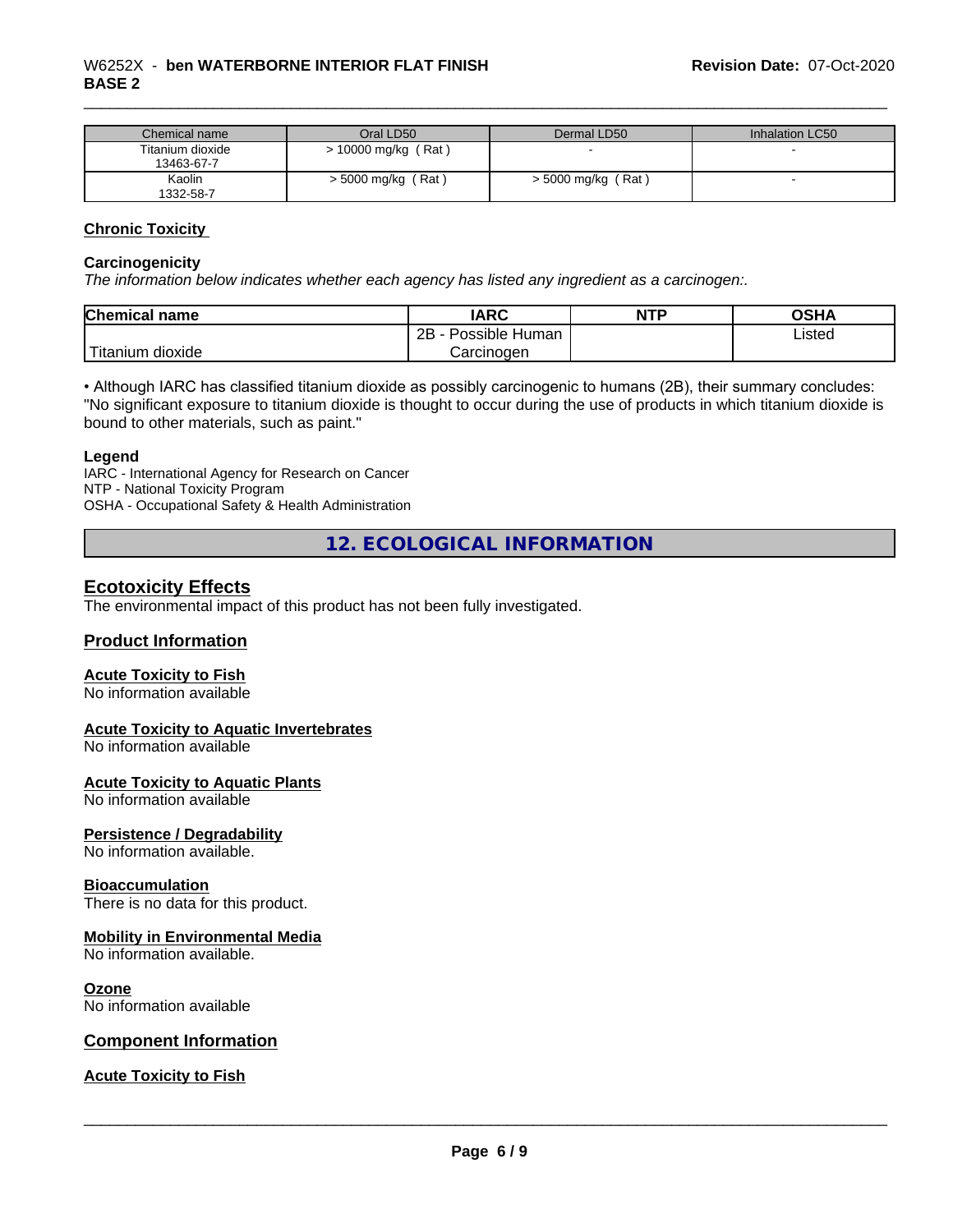### Titanium dioxide

 $LC50:$  > 1000 mg/L (Fathead Minnow - 96 hr.)

#### **Acute Toxicity to Aquatic Invertebrates**

No information available

#### **Acute Toxicity to Aquatic Plants**

No information available

|                              | 13. DISPOSAL CONSIDERATIONS                                                                                                                                                                                               |
|------------------------------|---------------------------------------------------------------------------------------------------------------------------------------------------------------------------------------------------------------------------|
| <b>Waste Disposal Method</b> | Dispose of in accordance with federal, state, and local regulations. Local<br>requirements may vary, consult your sanitation department or state-designated<br>environmental protection agency for more disposal options. |
|                              | 14. TRANSPORT INFORMATION                                                                                                                                                                                                 |
| <b>DOT</b>                   | Not regulated                                                                                                                                                                                                             |
| <b>ICAO/IATA</b>             | Not regulated                                                                                                                                                                                                             |
| <b>IMDG / IMO</b>            | Not regulated                                                                                                                                                                                                             |
|                              | <b>15. REGULATORY INFORMATION</b>                                                                                                                                                                                         |

### **International Inventories**

| <b>TSCA: United States</b> | Yes - All components are listed or exempt. |
|----------------------------|--------------------------------------------|
| <b>DSL: Canada</b>         | Yes - All components are listed or exempt. |

### **Federal Regulations**

#### **SARA 311/312 hazardous categorization**

| Acute health hazard               | No. |
|-----------------------------------|-----|
| Chronic Health Hazard             | N٥  |
| Fire hazard                       | Nο  |
| Sudden release of pressure hazard | Nο  |
| Reactive Hazard                   | N٥  |

#### **SARA 313**

Section 313 of Title III of the Superfund Amendments and Reauthorization Act of 1986 (SARA). This product contains a chemical or chemicals which are subject to the reporting requirements of the Act and Title 40 of the Code of Federal Regulations, Part 372:

*None*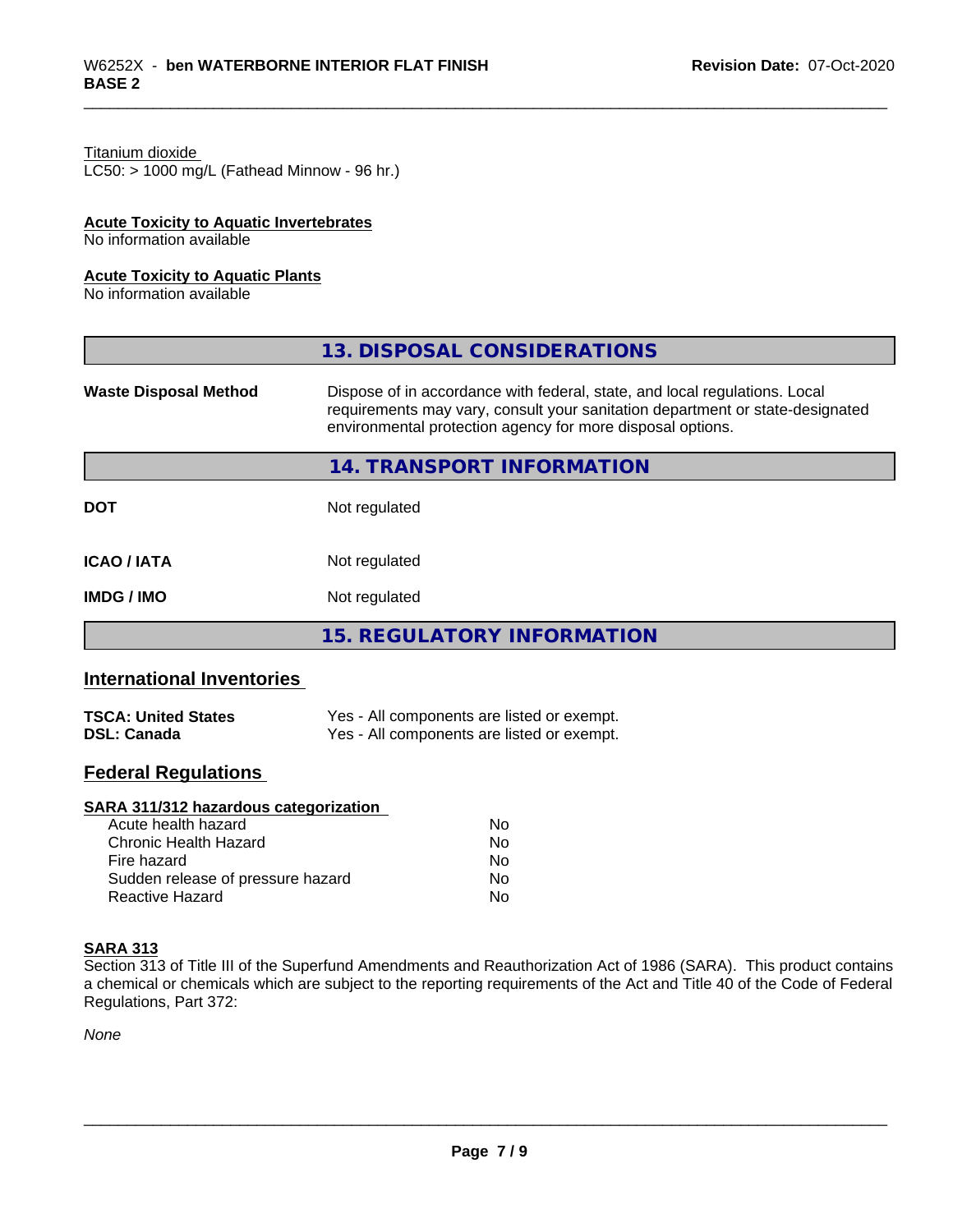#### **Clean Air Act,Section 112 Hazardous Air Pollutants (HAPs) (see 40 CFR 61)**

This product contains the following HAPs:

*None*

### **US State Regulations**

#### **California Proposition 65**

## **AVIMARNING:** Cancer and Reproductive Harm– www.P65warnings.ca.gov

#### **State Right-to-Know**

| <b>Chemical name</b> | <b>Massachusetts</b> | <b>New Jersey</b> | Pennsylvania |
|----------------------|----------------------|-------------------|--------------|
| Titanium dioxide     |                      |                   |              |
| Kaolin               |                      |                   |              |
| Limestone            |                      |                   |              |
| Diatomaceous earth   |                      |                   |              |

#### **Legend**

X - Listed

### **16. OTHER INFORMATION**

| HMIS               | Health: | <b>Flammability: 0</b> | <b>Reactivity: 0</b> | $PPE: -$ |
|--------------------|---------|------------------------|----------------------|----------|
| <b>HMIS Legend</b> |         |                        |                      |          |

#### 0 - Minimal Hazard

- 1 Slight Hazard
- 2 Moderate Hazard
- 3 Serious Hazard
- 4 Severe Hazard
- \* Chronic Hazard

X - Consult your supervisor or S.O.P. for "Special" handling instructions.

*Note: The PPE rating has intentionally been left blank. Choose appropriate PPE that will protect employees from the hazards the material will present under the actual normal conditions of use.*

*Caution: HMISÒ ratings are based on a 0-4 rating scale, with 0 representing minimal hazards or risks, and 4 representing significant hazards or risks. Although HMISÒ ratings are not required on MSDSs under 29 CFR 1910.1200, the preparer, has chosen to provide them. HMISÒ ratings are to be used only in conjunction with a fully implemented HMISÒ program by workers who have received appropriate HMISÒ training. HMISÒ is a registered trade and service mark of the NPCA. HMISÒ materials may be purchased exclusively from J. J. Keller (800) 327-6868.*

 **WARNING!** If you scrape, sand, or remove old paint, you may release lead dust. LEAD IS TOXIC. EXPOSURE TO LEAD DUST CAN CAUSE SERIOUS ILLNESS, SUCH AS BRAIN DAMAGE, ESPECIALLY IN CHILDREN. PREGNANT WOMEN SHOULD ALSO AVOID EXPOSURE.Wear a NIOSH approved respirator to control lead exposure. Clean up carefully with a HEPA vacuum and a wet mop. Before you start, find out how to protect yourself and your family by contacting the National Lead Information Hotline at 1-800-424-LEAD or log on to www.epa.gov/lead.

**Prepared By** Product Stewardship Department